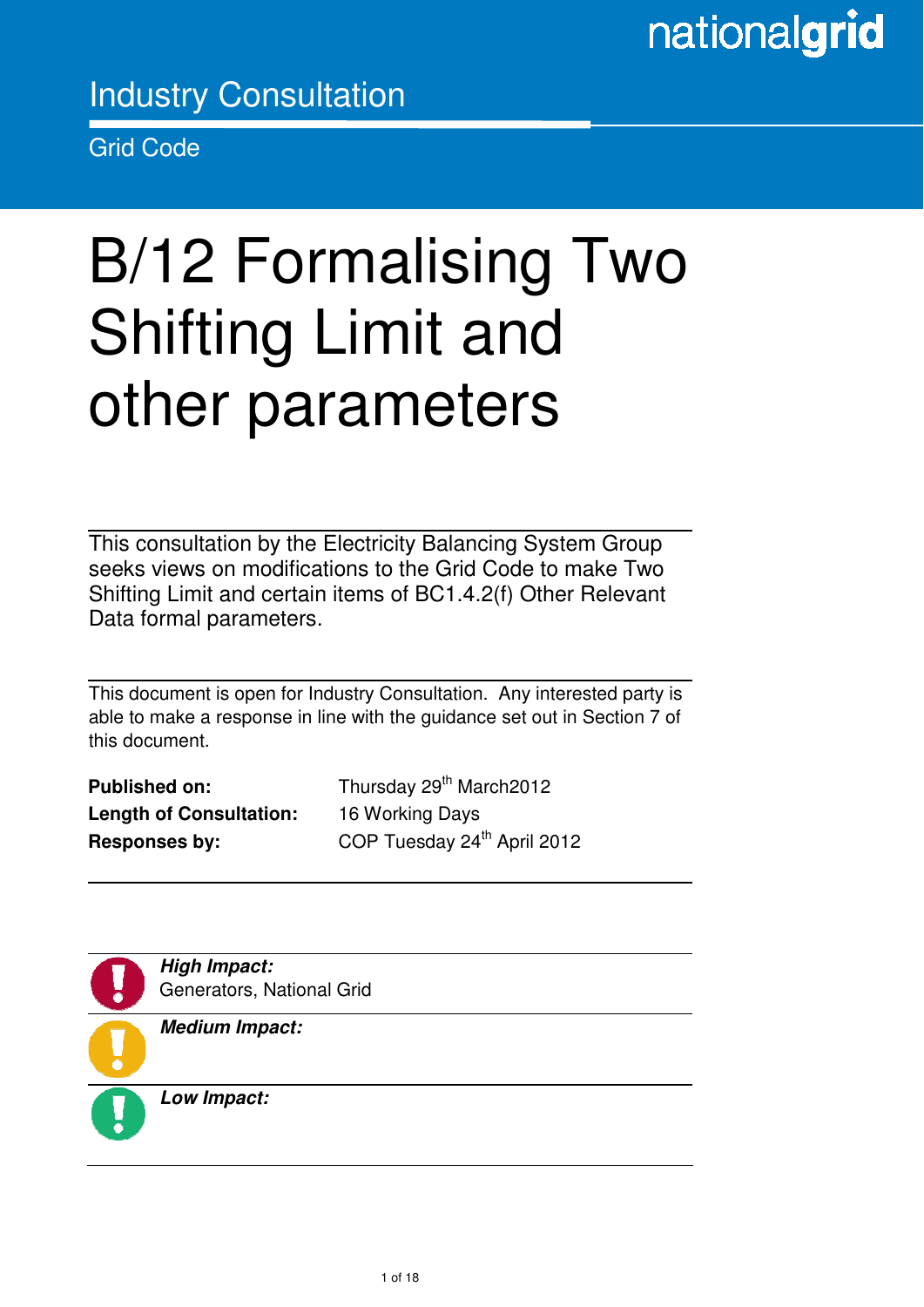### **Contents**

| $\mathbf{2}$ |                                                         |
|--------------|---------------------------------------------------------|
| 3            |                                                         |
| 4            | Station Synchronising and De-Synchronising Intervals 11 |
|              |                                                         |
| 6            |                                                         |
|              |                                                         |



**Any Questions?**  Contact: **Nick Sargent** 

Q 7 ( **nick.sargent@nationalgrid.com**



Proposer: **Nick Sargent**  National Grid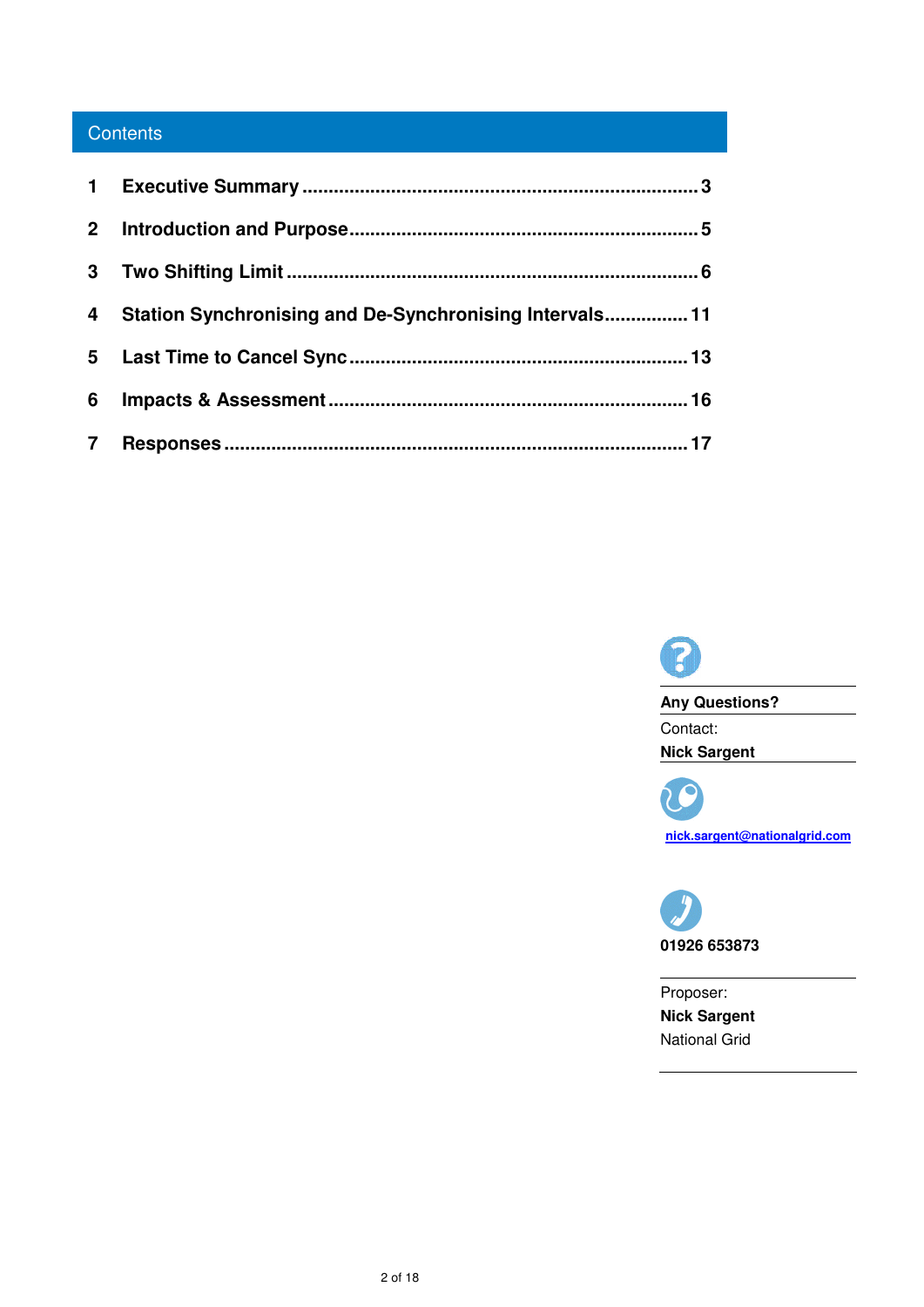#### **1 Executive Summary**

- 1.1. A meeting was conducted on  $1<sup>st</sup>$  June 2011 between National Grid<sup>1</sup> and the Grid Code Review Panel (GCRP) members to discuss and examine issues surrounding the status and definition of the Two Shifting Limit (TSL) parameter within the Grid Code, as a result of a previously raised concern over the interpretation and use, by National Grid, of the TSL parameter. As a result of these discussions, National Grid presented a paper to the  $7<sup>th</sup>$ July 2011 GCRP meeting which resulted in a number of recommendations being made.
- 1.2. Following approval of these recommendations by the GCRP, the TSL issue was further debated at the Electricity Balancing System Group (EBSG). However, the EBSG was unable to agree a solution because of the differing views of EBSG members. The EBSG recommended to the GCRP that wider industry views should be sought via a written consultation.
- 1.3. The advantages for formalising TSL, or similar, as a parameter include that smaller Generators would benefit from reduced administrative costs and operational risk through passing responsibility for near real time operational optimisation and administration to National Grid. The risk of mistakes and omissions would subsequently be reduced as it would be easier, as well as cheaper, to manage standing operational data such as TSL rather than making continual dynamic data changes and submissions. Formal recognition of the parameter would enhance this process.
- 1.4. The disadvantages include that such a formalisation could be a move towards a central dispatch function and possible inefficient dispatch. As Generators were less able to shut down, National Grid would have to run other Generators at part load with a subsequent impact on market pricing.
- 1.5. By introducing this parameter that can extend past gate-closure, this would commit National Grid to balancing actions beyond the current Balancing Mechanism Window with the same Generator. As such, this could adversely impact other Balancing Mechanism (BM) participants and distort competition.
- 1.6. It was argued that TSL, as currently defined, is not a real technical parameter but more of a proxy for the cost of additional unit starts and the number of starts allowed between maintenance outages.
- 1.7. There was concern about increasing the dynamic parameter set that was reduced under the introduction of NETA, suggesting that the reversal of this situation could result in additional complex parameters being used for

<sup>&</sup>lt;sup>1</sup> The terms National Grid and NGET are interchangeably used in this document.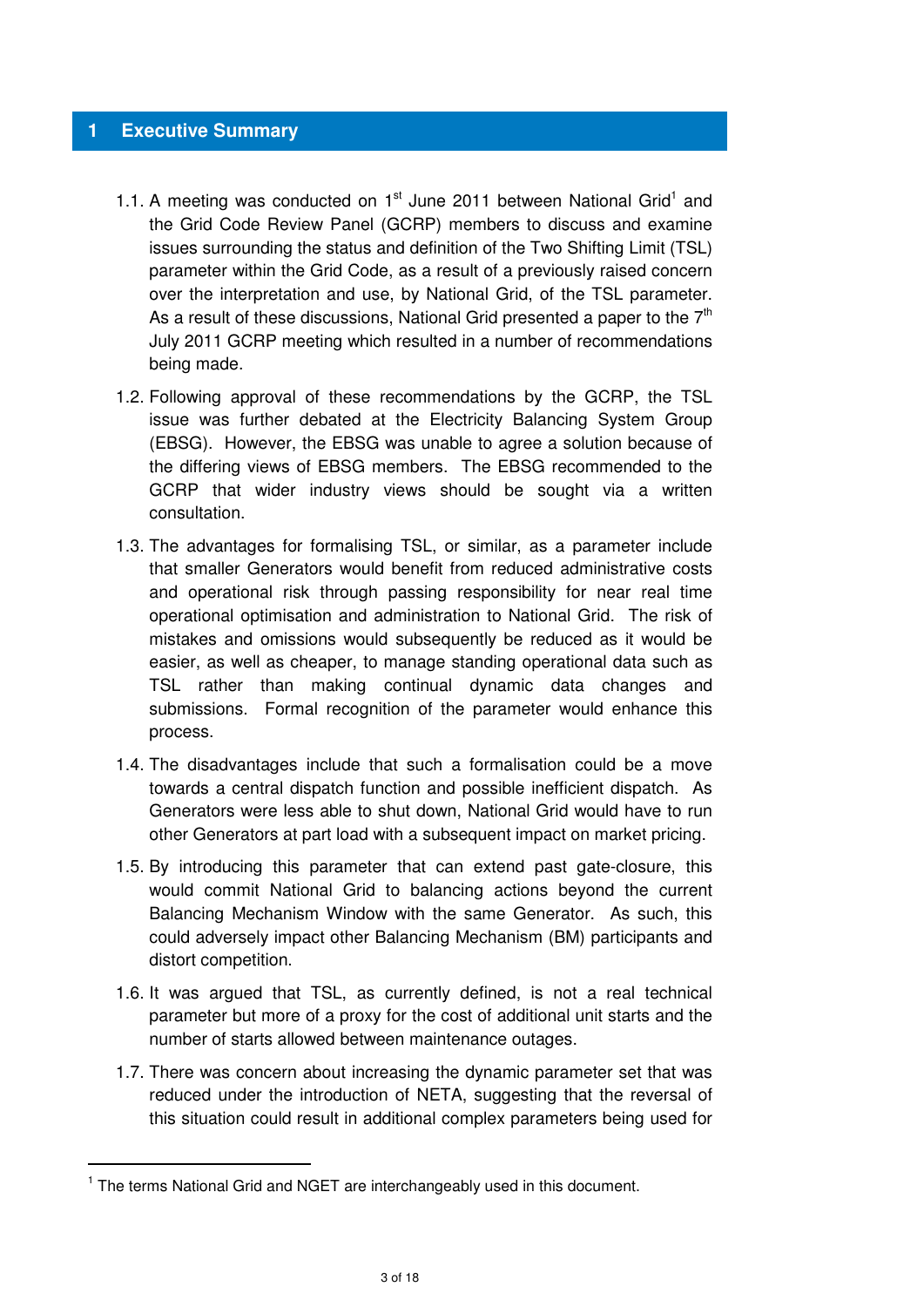commercial, as opposed to operational, reasons, resulting in uneconomic operation, and possible distortion of market pricing and competition.

- 1.8. In addition to the TSL, this consultation considers formalising Station Synchronising Interval, Station De-Synchronising Interval and 'Last Time to Cancel Sync'<sup>2</sup> parameters.
- 1.9. The purpose of this consultation, which is based on the discussions at the EBSG, is to seek industry views on formalising TSL and various items of Other Relevant Data (BC1.4.2(f)(v)) and to establish a way forward as a result of comments received.

<sup>&</sup>lt;sup>2</sup> Station Synchronising and De-Synchronising Intervals are referenced in OC2 Appendix 2 (OC2.A.2.2 and OC2.A.2.3) and 'last time to cancel sync' is referenced in BC1.4.2(f)(v).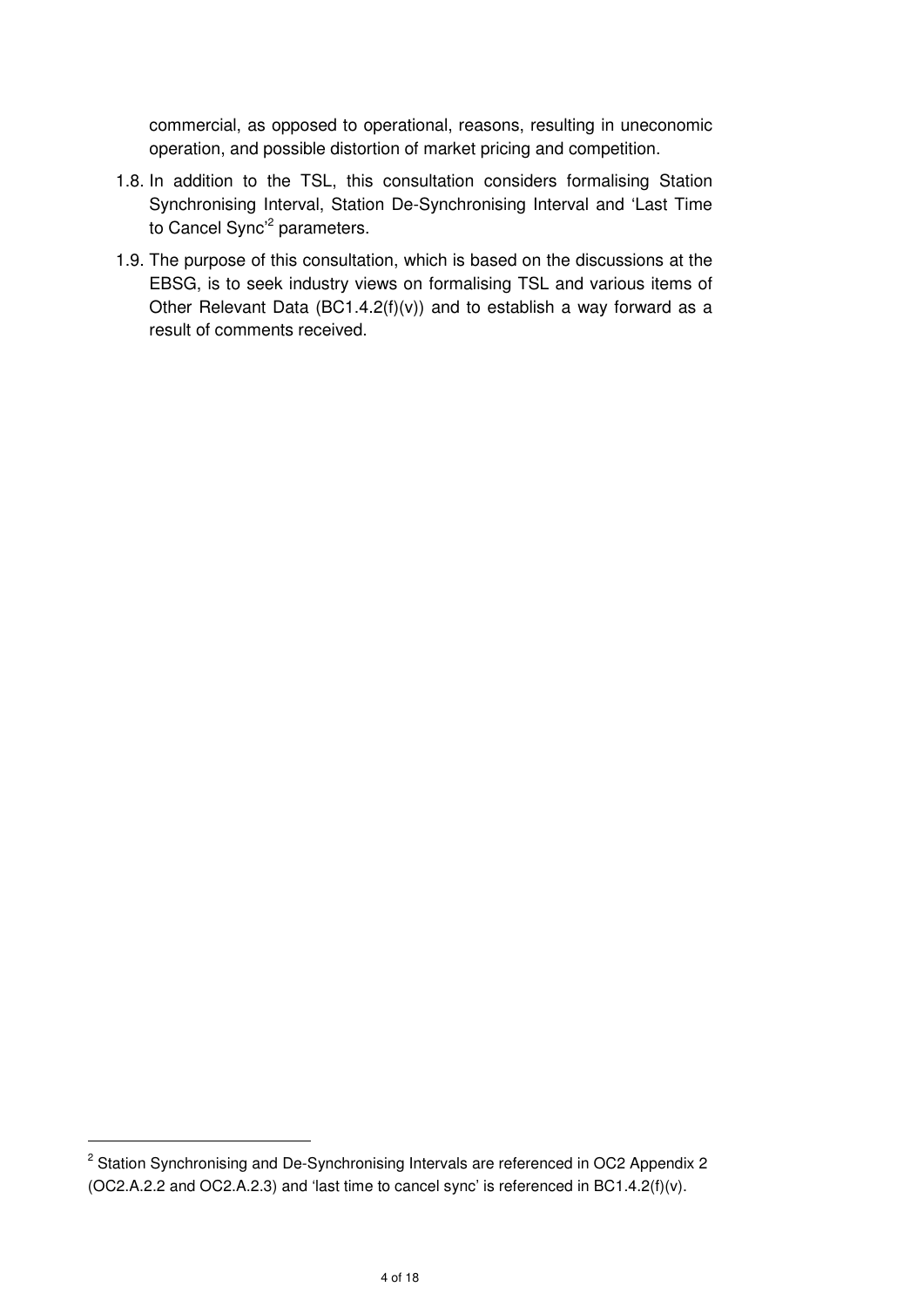#### **2 Introduction and Purpose**

- 2.1. The concept of Other Relevant Data was introduced with the New Electricity Trading Arrangements (NETA) in 2001 and is defined in BC1.4.2(f). This consultation covers a sub-set of Other Relevant Data which is defined in paragraph (v) of BC1.4.2(f) as "details of any other factors which National Grid may take account of when issuing Bid-Offer Acceptances (BOAs) for a BM Unit (e.g. Synchronising or De-Synchronising Intervals, the minimum notice required to cancel a Synchronisation, etc)" – the significant word in this definition being "**may**". The concept of Other Relevant Data was introduced as part of an initiative to simplify the Dynamic Parameter set for NETA whose complexity was seen as being part of the problem with the Electricity Pool arrangements. Effectively, it covers those Electricity Pool parameters that were not adopted as formal Dynamic Parameters under NETA. The most common items of data submitted under this definition have included Two Shifting Limit (TSL), Station Synchronising Interval, Station De-Synchronising Interval, and 'last time to cancel sync'<sup>3</sup>.
- 2.2. The initiating event for this consultation can be traced back to the Grid Code Review Panel (GCRP) meeting held on 18<sup>th</sup> November 2010 when Eggborough Power Limited (EPL) presented an item on National Grid's interpretation and use of the Two Shifting Limit parameter.
- 2.3. On the  $1<sup>st</sup>$  June 2011, an industry group comprising National Grid and members of the GCRP met to discuss and examine the issues surrounding the TSL within the Grid Code. As a result of these discussions, National Grid presented a paper to the  $7<sup>th</sup>$  July 2011 GCRP and the following recommendations were approved:
	- 2.3.1. That Generators should in the short term use the existing BM parameters of Minimum Zero Time (MZT) and/or Bid-Offer Prices to manage multiple Synchronisations and De-Synchronisations on any given day.
	- 2.3.2. That the task, of whether a more robustly defined Two Shifting Limit parameter should be implemented within the Grid Code and the consideration of the necessary IS system changes to make this visible to the market, is added to the Terms of Reference for EBS, if it isn't already.
	- 2.3.3. That National Grid should create a Grid Code Associated Document on Two Shifting Limits, setting out a definitive position on the existing treatment of the Two Shifting Limit parameter. For the avoidance of doubt this will be that the parameter will not be used by

 $3$  Two Shifting Limiting is defined in the Glossary and Definitions, the Station Synchronising and De-Synchronising Intervals are referenced in OC2 Appendix 2 (OC2.A.2.2 and OC2.A.2.3) and 'last time to cancel sync' is referenced in BC1.4.2(f)(v).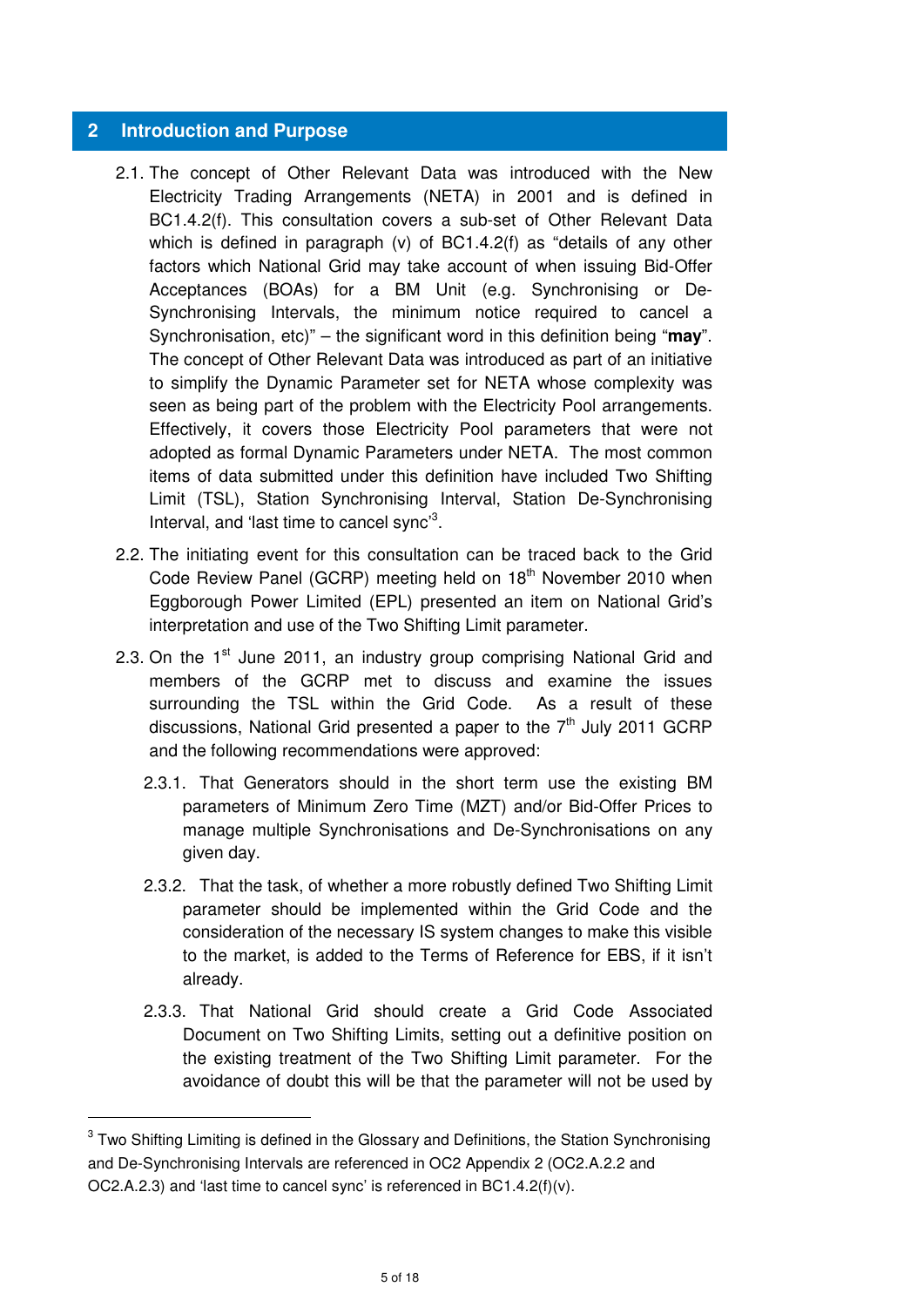National Grid, and that pending the outcome of the deliberations of the EBS group, Generators should not submit it under any assumption that it will be applied to Balancing Mechanism actions<sup>4</sup>.

- 2.4. Following the approval of the above recommendations, the TSL issue was debated at the Electricity Balancing System Working Group (EBSG). However, the EBSG was unable to agree a solution because of the differing views of its members. As a result, the EBSG recommended to the GCRP that wider industry views should be sought via a written consultation.
- 2.5. In addition to consulting on the TSL issue, the EBSG decided to take the opportunity to also consult on formalising some other items of Other Relevant Data that are frequently used i.e. Station Synchronising Interval (SSI), Station De-Synchronising Interval (SDI) and 'last time to cancel sync'.
- 2.6. The purpose of this consultation, which is based on the discussions at the EBSG, is to seek industry views on formalising various items of Other Relevant Data and to establish a way forward as a result of comments received.

#### **3 Two Shifting Limit**

- 3.1. The current definition of Two Shifting Limit (TSL) in the Grid Code Glossary and Definitions is "The maximum number of times in any Operational Day that a Genset may De-Synchronise." The definition of an Operational Day is "The period from 0500 hours on one day to 0500 hours on the following day." The TSL is referenced in OC2 (OC2.A.2.10) i.e. for operational planning purposes, but is not referenced in the Balancing Codes which specify the Balancing Mechanism process.
- 3.2. The definition of all other Dynamic Parameters in BC1.A.1.5 uses the term BM Unit rather than Genset (a pre-NETA term), therefore an updated definition would use BM Unit. In addition, at the time the current definition was written, all such units would have operated in Synchronism with the System Frequency, whereas Non-Synchronous Generating Units are now commonplace and therefore it is no longer appropriate to use the term Synchronise to indicate the commencement of active power import or export, or De-Synchronise for the cessation of active power import or export. An updated definition of Two Shifting Limit could be as follows: "The maximum number of times in any Operational Day that a BM Unit's active power output may transition to zero".
- 3.3. The proposal that the EBSG seeks views on is that TSL, or a similar parameter, should become a formal parameter under BC2.5.3.1 A similar

<sup>4</sup> The Grid Code Associated Document '**Two Shifting Limit July 2011'** can be found on http://www.nationalgrid.com/uk/Electricity/Codes/gridcode/associateddocs/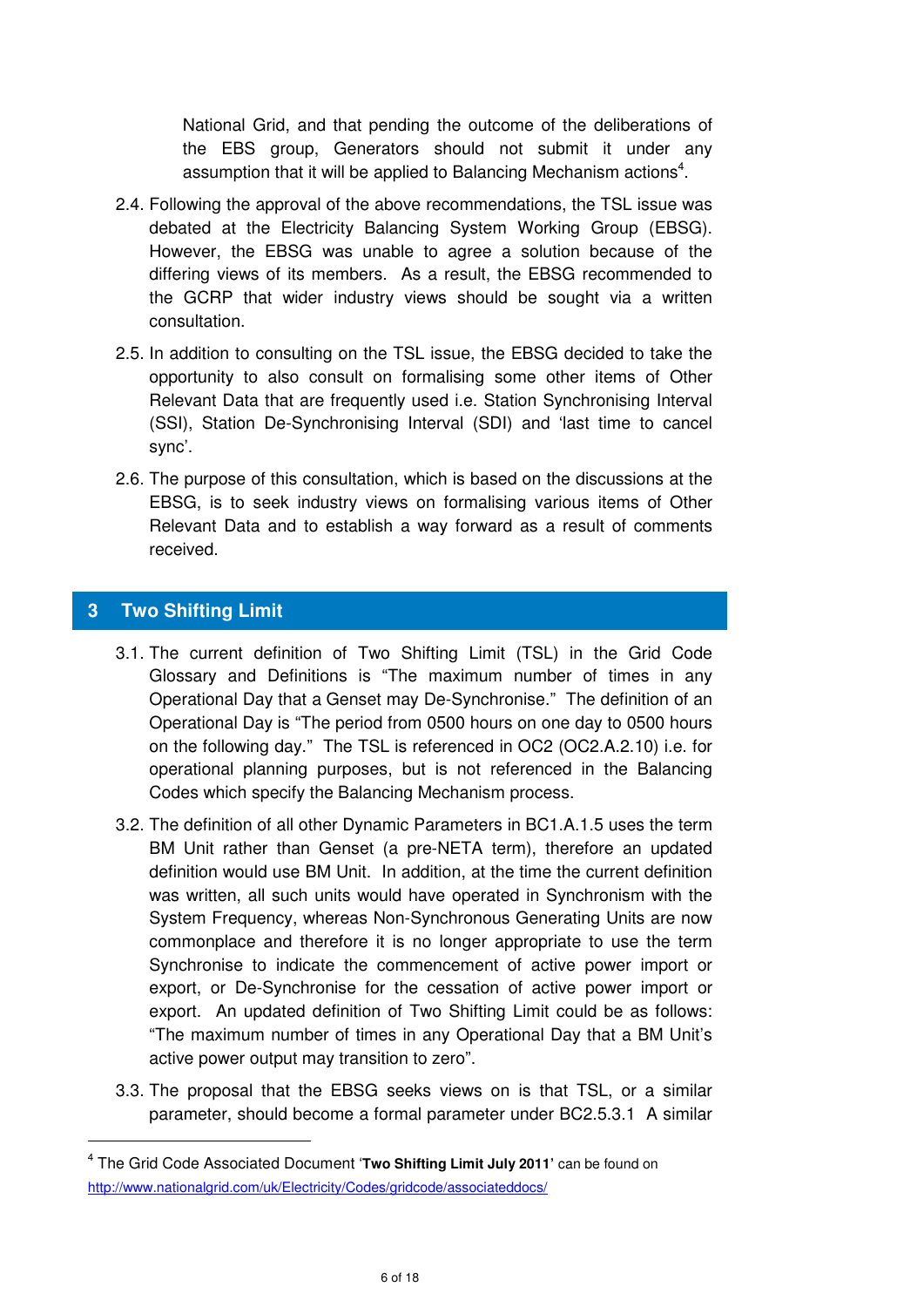parameter might, for example, seek to limit transitions from zero rather than transitions to zero, or it might seek to apply the limit over different timescales. There is also the question of whether the parameter should apply only to those transitions to/from zero that result from Bid-Offer Acceptances, or to all transitions to/from zero. Any Bid-Offer Acceptances issued by National Grid would be consistent with this parameter, subject to the provisions of the Grid Code and in particular BC2.7.2 ('Consistency with Export and Import Limits, QPNs and Dynamic Parameters').

#### **3.4. Arguments for the proposal**

- 3.4.1. It is believed that technical limits that impact how and when a plant can respond to any National Grid instructions should be formally recognised and adhered to. It makes far more sense, in trying to run an economic and efficient system, for National Grid to be able to give instructions to BM Units that it knows they can technically deliver on, while encouraging plant to offer economic prices within their operational parameters.
- 3.4.2. It was argued that a formal TSL would allow Generators to signal to National Grid that once started the plant is extremely expensive and technically risky to restart. Generators should be able to notify National Grid of the ability of their unit to perform multiple starts, Synchronisations and/or De-Synchronisations. The creation of a firm TSL parameter does not alter the Generator's ability to signal that it does not wish to run, it simply alters the process from being a series of BM Unit parameter changes to becoming a fixed notification, under the Grid Code, if the Generator prefers that form of notification. It is key to understanding this issue to recognise that to some types of generation this is a real business risk and as such carries costs with it.
- 3.4.3. In practical terms the current arrangements mean; Units offer power into the Balancing Mechanism (BM) at a price with its technical parameters (a true reflection of how fast they can alter output, availability, etc.). If the plant is then called it can then give a longer notice to Minimum Zero Time. If National Grid then instructs it off, it then has to give extremely high offer prices, set its Maximum Export Limit (MEL) to zero or provide a longer Minimum Non-Zero Time (MNZT). The effect is that National Grid can lose plant margin during the day, as false availability signals are sent, or prices can become significantly higher, as plants use the BM data to signal operational issues to National Grid.
- 3.4.4. The reason prices rise is because many Units have limits on the number of starts between outages, for a mix of technical, safety and commercial reasons e.g. making it more expensive to undertake numerous additional starts, pull outages forward, or risk additional forced outages. Again this can have a knock on effect on plant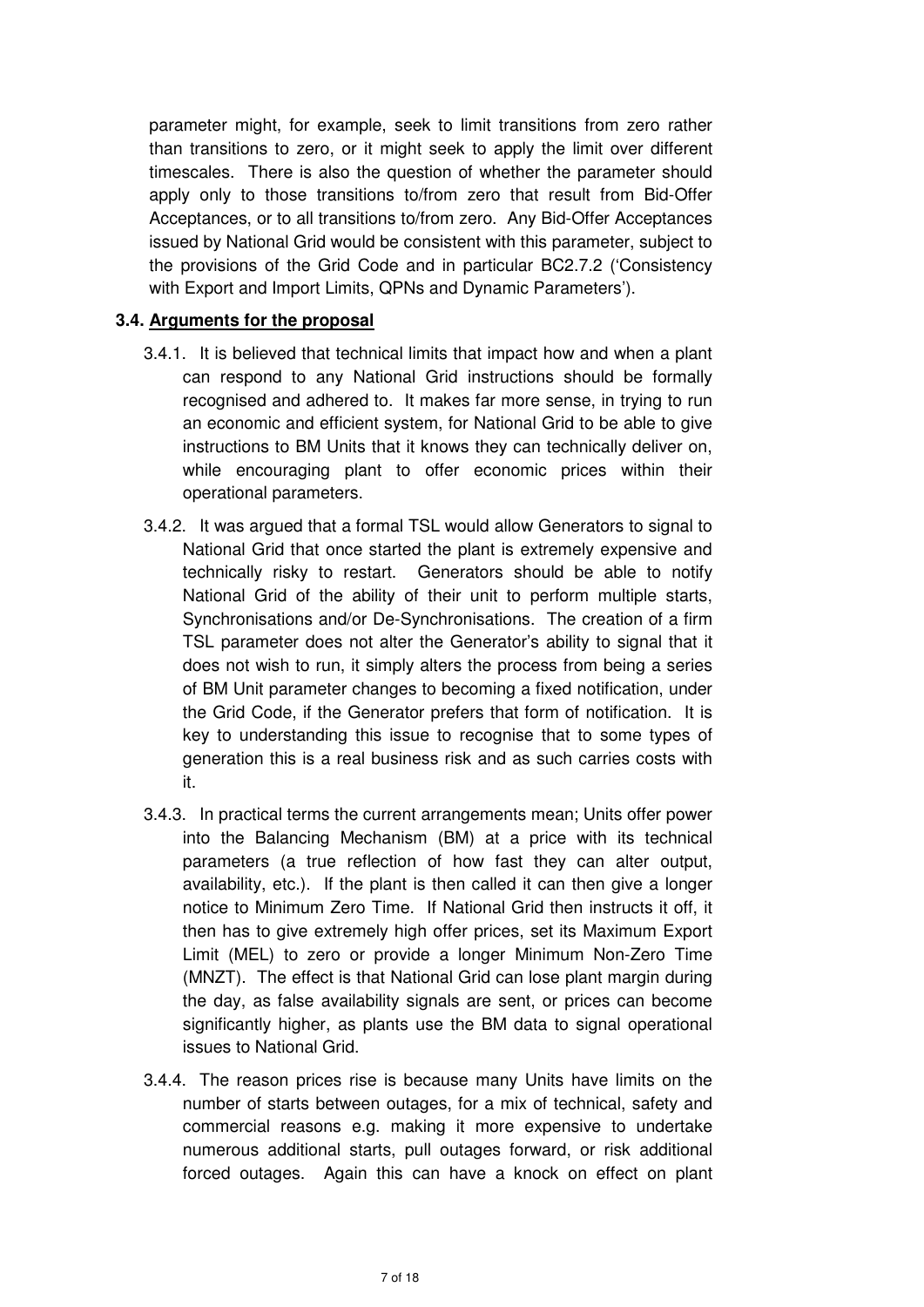margin. Unless these Units are very careful not to get numerous starts, in a winter with significant peaking plant usage, those flexing Units will have to go on outages earlier than planned. If outages cannot be properly managed, as Generators try to spread outages over the year, clumping of outages will push up not only balancing costs, but forward power prices will also increase.

- 3.4.5. The ability to signal in advance to National Grid the limited flexibility in the plants, their prices will be lower and National Grid will have a clear idea of actual plant margin in any given day. This may mean they hold more plant part loaded in the middle of the day, but the overall cost will be lower. This would suggest that the increasing volumes of intermittent generation and the impact that has on the need for flexibility is going to require additional plant to be held on part loaded in any event.
- 3.4.6. It is recognised that it is possible to use the Dynamic Data under the Balancing and Settlement Code (BSC) to signal to National Grid the ability to operate within certain timescales. However, for a small company, with limited operational staff, the persistent altering of BM data, rather than being able to put in standing data, is onerous. It also likely that human error could occur and the penalties on the Generator if then issued with instructions it cannot deliver can be severe. By placing the Two Shifting Limits on a formal footing will reduce risks and costs for smaller players to the benefit of competition. New entrants would also find it easier to enter the market if managing the operational risks is made cheaper and easier.
- 3.4.7. The use of high offer prices to signal a desire not to run also runs the risk of regulatory investigations, with associated costs, as well as reputational risk. With the proposed Transmission Constraint Licence condition, the risks of being called at a high price only to find Generators were behind a constraint increase the regulatory risks.
- 3.4.8. Could consolidate resources.
- 3.4.9. Would reduce the risk of mistakes and omissions.

#### **3.5. Arguments against the proposal**

3.5.1. It is proposed that National Grid as System Operator should be obliged to recognise Two Shift Limit as a BM Unit parameter, being defined as the number of times the BM Unit may shut down in an Operational Day. Since this data would extend beyond the current Gate Closure period it would necessitate National Grid committing to balancing actions by accepting Bids and Offers for periods after the end of the Settlement Period for which Gate Closure has most recently occurred ("the wall"). Whilst this action may be favourable to the BM Unit concerned, it may adversely affect other BM Participants by: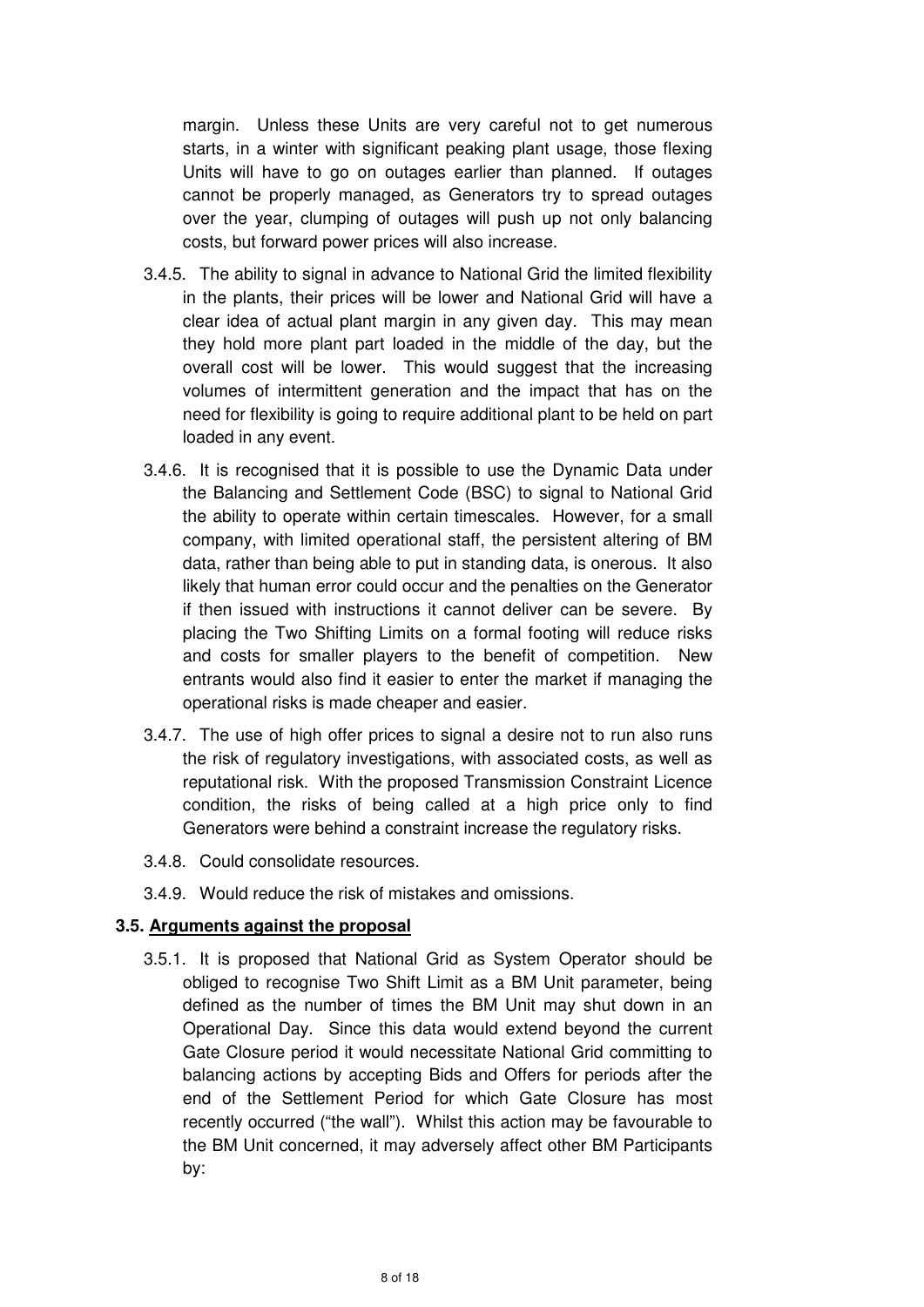- 3.5.2. Foreclosing the Balancing Mechanism to other, potentially cheaper, BM Units.
- 3.5.3. Increasing BSUoS costs for all BM Participants as a result of balancing actions being committed to irrespective of movements in System Buy or System Sell.
- 3.5.4. Reducing transparency and increasing complexity of the Balancing Mechanism.
- 3.5.5. It may be argued that, in most circumstances, the Generator is better placed than National Grid to manage compliance of its BM Units with Dynamic Parameters that extend beyond "the wall". From a Generator's perspective, relying on National Grid to ensure such compliance over a period significantly longer than the Gate Closure period would create a dependency that would be difficult to manage. In addition, it may introduce unnecessary conflicts between PN submissions and BOAs and also operational constraints. Data submissions currently provided for within Balancing Code 2 provide adequate means for the Generator to achieve the required outcome without introducing additional obligations on National Grid and adversely affecting other BM Participants.
- 3.5.6. This moves towards a central despatch function.
- 3.5.7. Some participants want to avoid start-ups. Start-up can easily be avoided by setting MEL to zero for the requisite period once the unit has shutdown. TSL concerns shutdowns and not start-ups.
- 3.5.8. Clarity as to why existing parameters such as Minimum Zero Time and Notice to Deviate from Zero are onerous.
- 3.5.9. There are reasons why the dynamic parameter set was reduced when NETA was introduced, and obligations on National Grid to honour dynamics when issuing instructions (Bid-Offer Acceptances) were relaxed. This proposal would be reversing these reasons.
- 3.5.10. The more parameters there are, and the more complex/conditional they become, the more opportunity there could be to use them to force otherwise uneconomic plant to run, or to influence or potentially distort market prices.
- 3.5.11. Shutting down a generating unit, like cutting off demand, is always possible, and in some cases necessary, whatever the preferred operation might be. Any dynamic parameter that tries to limit this is really a commercial parameter.
- 3.5.12. The more semi-commercial parameters there are, the more difficult it could be for National Grid to make truly economically efficient decisions, as feasible options may become reduced.
- 3.5.13. If participants can't shut down, National Grid must run everyone part-loaded (as far as individual minimum stable levels allow), cashout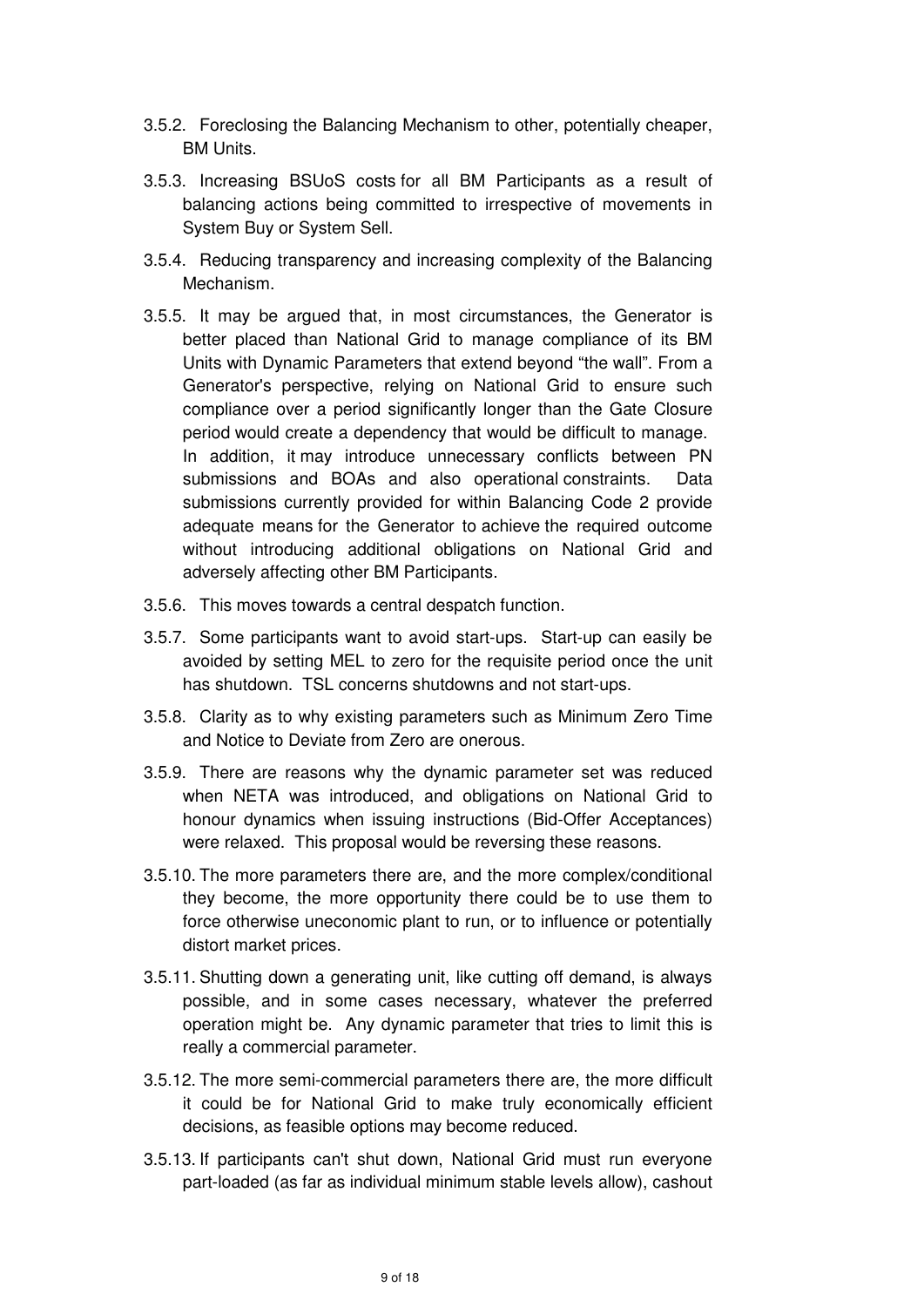prices become decoupled from the periods in which imbalances occur, with feedback to market prices. This may appear appealing and/or efficient, however in practice is not efficient.

3.5.14. Inefficient despatch could have reputational implications and may lead to onerous regulatory action, as seen in the past. To achieve efficiency what is required is the price/cost for the individual actions that are required to meet imbalances.

#### National Grid Comments:

- 3.5.15. TSL, in the existing and proposed definitions, is not a real technical parameter – there is no rationale for a unit suddenly becoming capable of starting up or shutting down at the start of an Operational Day i.e. 05:00 hours, where it was unable to one minute before.
- 3.5.16. TSL seems to be a proxy for the cost of additional unit starts and for the number of starts allowed between unit maintenance outages. If one of the concerns is recovering the cost of additional starts, then it would be more efficient to address this directly e.g. with a start-up price, rather than indirectly with a parameter whose effect is to say "I won't start-up again at any price". National Grid is sympathetic to the issues that Generators have in managing the number of starts between multi-year maintenance outages. However, converting this multi-year limit into a daily one constrains the utilisation to the average. In practice the unconstrained utilisation would vary with a number of factors e.g. weather (for both customer demand and renewable generation), plant margin etc. It may be low for a period, high for another period and moderate for another. Having a daily limit would constrain the periods of high utilisation, even though the average utilisation was acceptable.
- 3.5.17. A TSL parameter would also lock National Grid into unit commitment decisions for up to a day, even though forecasts of renewable generation output would continue to be revised throughout the day and market participants would re-schedule and re-price their units during the day. Such a situation would make it difficult to ensure secure, economic and efficient operation. It may have been acceptable to have a TSL under the Pool Arrangements, when key data was fixed a day in advance for the whole Operational Day, but not under NETA with a Balancing Mechanism window of one hour and significant volumes of renewable generation. This diagram illustrates a sequence of events that could arise with a TSL parameter – in this case it is set to one i.e. one shutdown allowed in an Operational Day: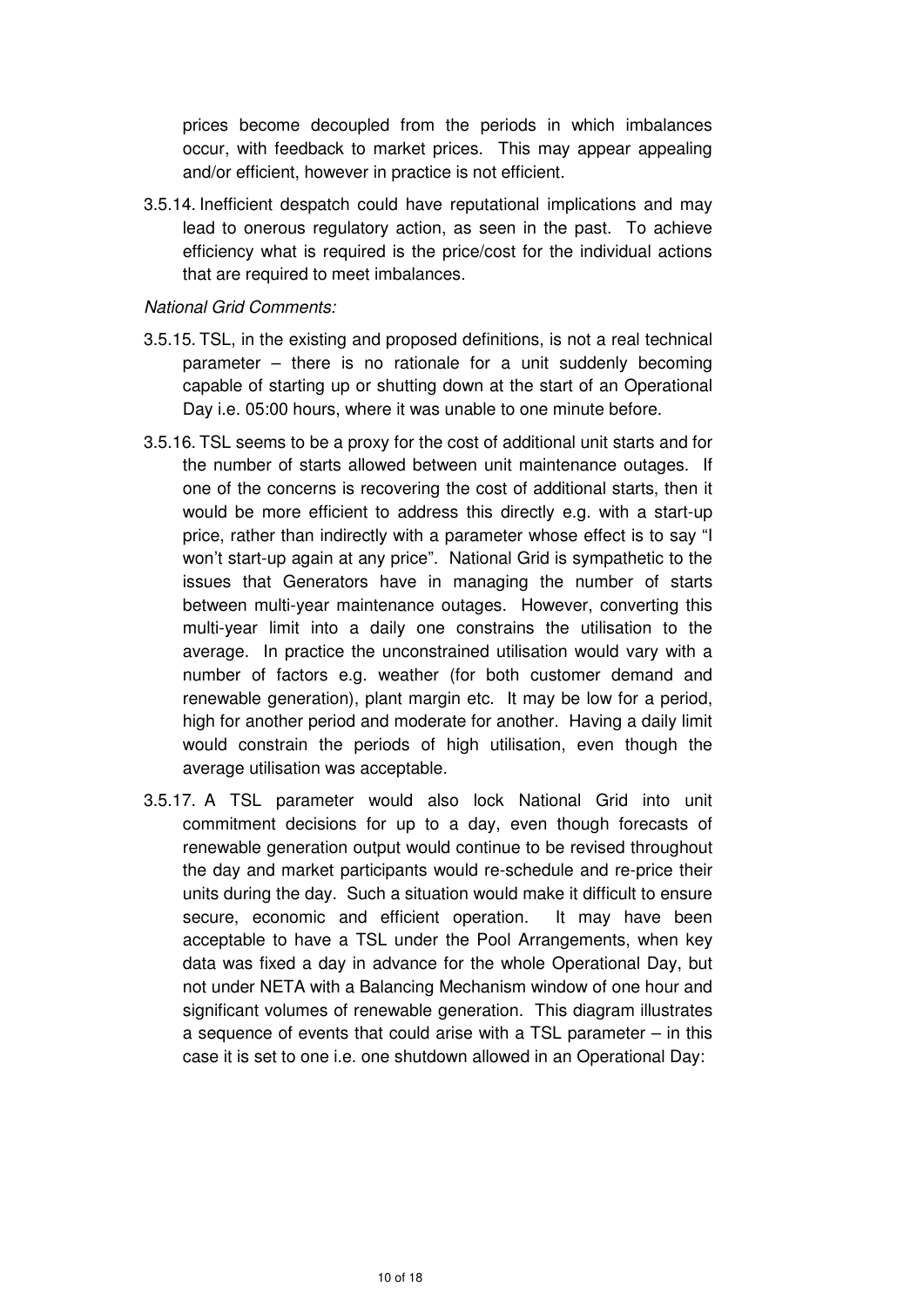

3.6. Consultation Questions

Q1. Are you in favour of adopting a parameter similar to Two Shifting Limit as a Dynamic Parameter under paragraph BC2.5.3.1 of the Grid Code? Please tell us the reasons for your response.

Q2. Do you have any views on whether, if adopted, Two Shifting Limit should limit transitions **from** zero (Synchronisations) or transitions **to** zero (De-Synchronisations)? Please tell us the reasons for your response.

Q3. If Two Shifting Limit was adopted, do you have any views on the timescales over which it should apply e.g. Operational Day, week, year etc? Please tell us the reasons for your response.

Q4. If adopted, should Two Shifting Limit apply to only those transitions to/from zero that result from Bid-Offer Acceptances, or to all transitions to/from zero i.e. including those as a result of submitted Physical Notifications and Maximum Import and Export Limits? Please tell us the reasons for your response.

Q5. In the interim period (prior to any formal Code changes), should National Grid to take into account the Two Shift Limit when issuing Bid-Offer Acceptances? Please tell us the reason for your response.

#### **4 Station Synchronising and De-Synchronising Intervals**

4.1. Similar to TSL, Station Synchronising Interval (SSI) and Station De-Synchronising Interval (SDI) were formal parameters under the Electricity Pool arrangements that were superseded by NETA in 2001. Under NETA, values of SSI or SDI can be submitted as Other Relevant Data under BC1.4.2(f)(v) "which NGET **may** take account of". Following the introduction of NETA, the vast majority of multi-BMU Power Stations continued to submit values of SSI and SDI to National Grid, and National Grid complies with this data when issuing Bid-Offer Acceptances.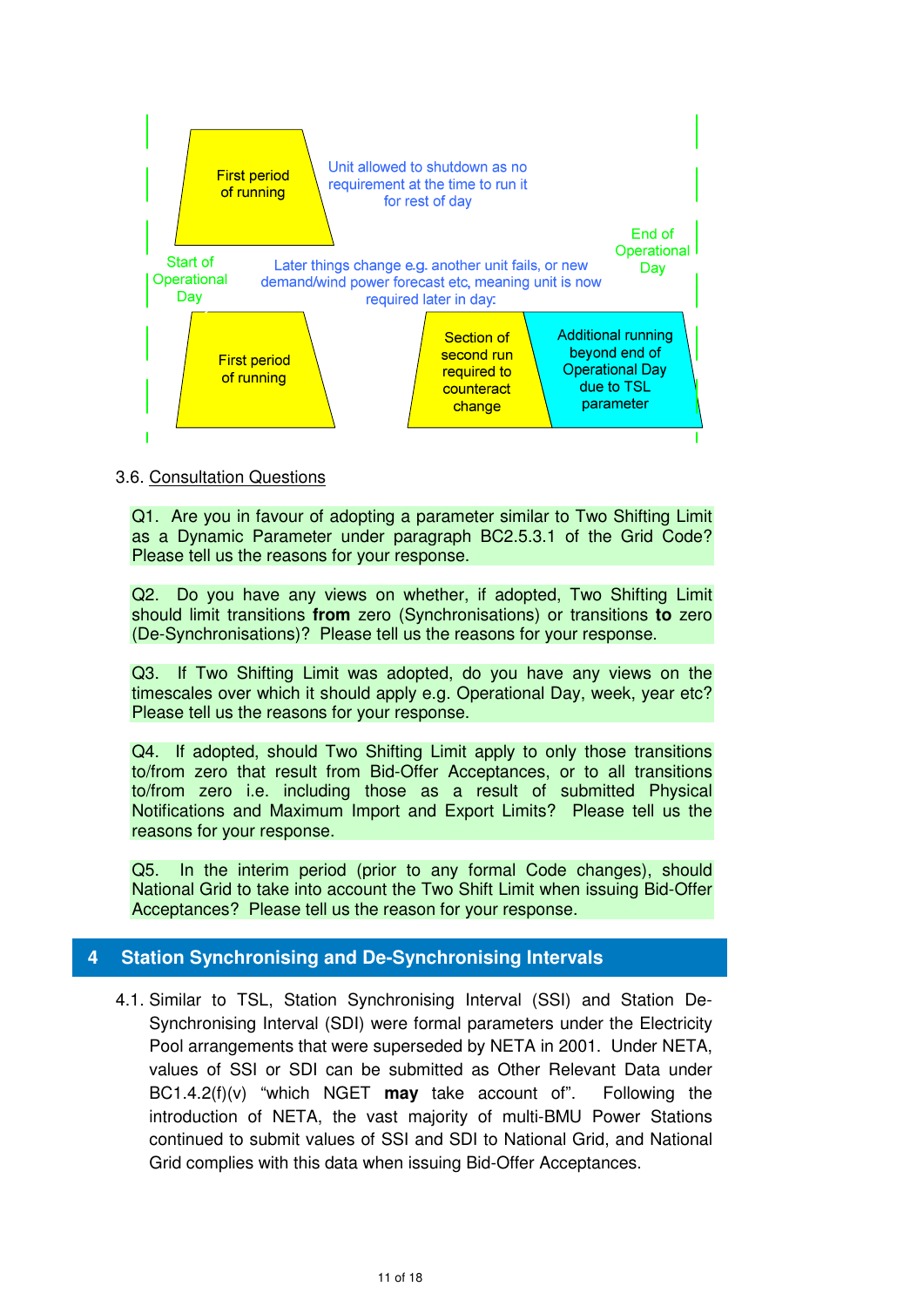- 4.2. However, unlike TSL, there are no longer definitions of SSI and SDI in the Grid Code Glossary and Definitions. There are definitions in OC2 Appendix 2, but these seem problematic as they refer to Synchronising Group, which is not a formal parameter in the Balancing Codes, and to them being fixed values whereas Dynamic Parameters by definition are not fixed. Proposed definitions, using the concept of Power Station instead of Synchronising Group and transition to/from zero to cover the characteristics of Non-Synchronous Generating Units, are as follows:
	- 4.2.1. Station De-Synchronising Interval, expressed in minutes, being the minimum time between BM Units at a Power Station transitioning to operate at zero.
	- 4.2.2. Station Synchronising Interval, expressed in minutes, being the minimum time between BM Units at a Power Station transitioning from operation at zero.
- 4.3. The proposal that EBSG seeks views on is that SSI and SDI should become formal parameters under BC2.5.3.1. Any Bid-Offer Acceptances issued by National Grid would be consistent with these parameters, subject to the provisions of the Grid Code and in particular BC2.7.2.
- 4.4. There is also the supplementary question of whether there should be an upper limit on the values of SSI and SDI.

#### **4.5. Arguments for the proposal**

- 4.5.1. From an operational viewpoint SSIs and SDIs allow the Power Station to inform National Grid of the required interval between starts of successive individual generating units within a Power Station, or shutdowns of individual generating units.
- 4.5.2. The reasons why compliance with these parameters by National Grid is of benefit to a Power Station are varied. For instance, CCGT plants have environmental limitations imposed by the Environment Agency which must be complied with; these stop more than one Gas Turbine operating in a mode of operation at any one time (modes which are passed through during start-up and shutdown). There may be similar constraints on Coal and Oil Plant.
- 4.5.3. Formalising and reporting these parameters and requiring National Grid to adhere to submitted SSI and SDI when issuing instructions would accurately reflect the limitation of the Power Station, and provide transparency to the market.

#### National Grid Comment:

4.5.4. National Grid routinely complies with the SSI and SDI parameters submitted as Other Relevant Data and expects to continue to do so. Formalising these parameters would provide certainty to Generators and National Grid as to the circumstances in which these parameters would be complied with. It would define the data that can be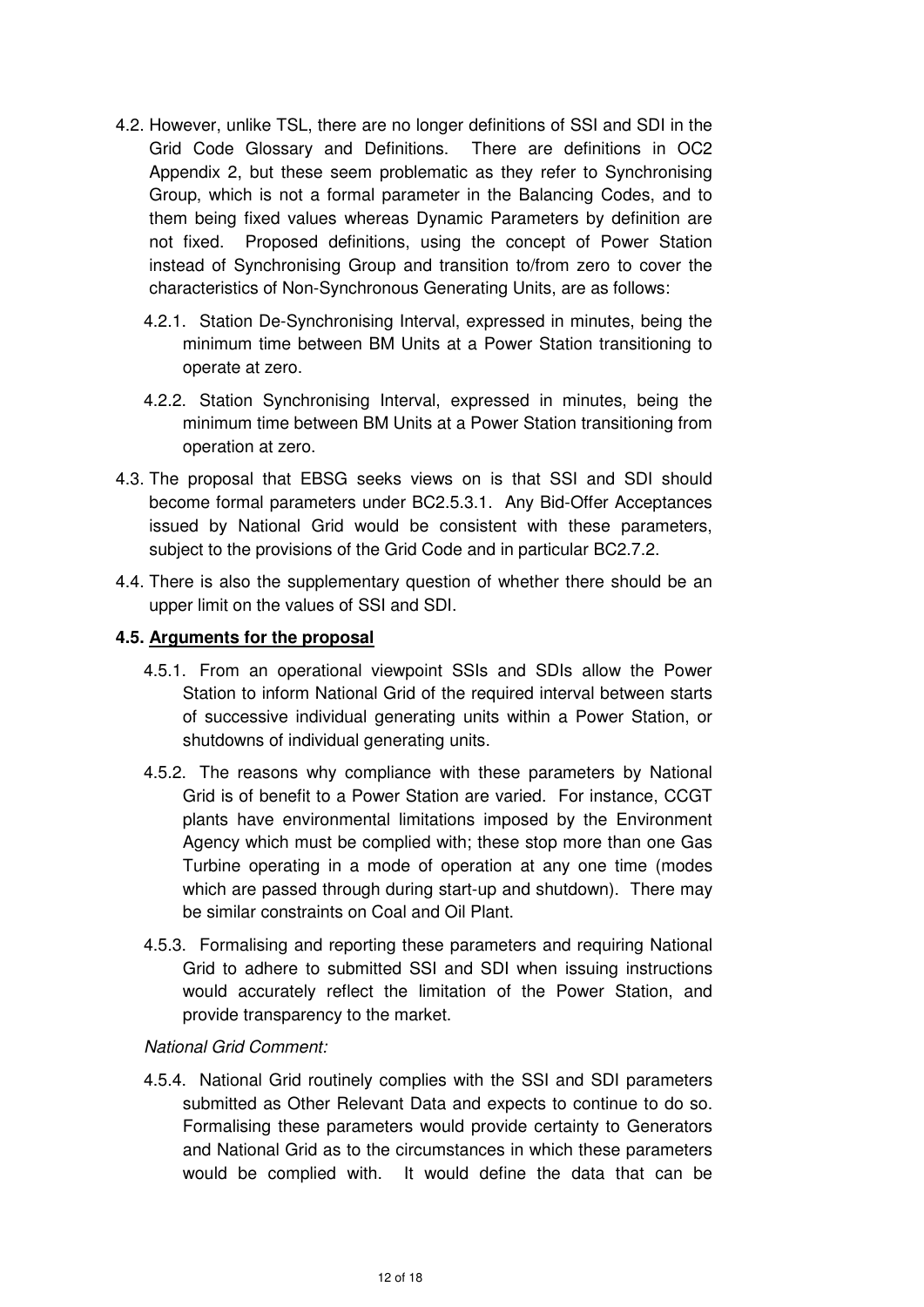submitted, which would support its use in optimisation algorithms to make non-discriminatory unit commitment decisions and would also allow this data to be published as market information.

#### **4.6. Arguments against the proposal**

4.6.1. It would be extremely difficult to define SSI and SDI in the Grid Code for committed treatment in the BM. This data should continue to be submitted under Other Relevant Data (BC1.4.2(f)) and treated by National Grid under the provisions of BC2.7.2 (b) and using reasonable endeavours. In any event, the intervals and times specified in this data should not exceed 90 minutes (i.e. maximum extent of the Balancing Mechanism Window).

#### 4.7. Consultation Questions

Q6. Are you in favour of formalising the Station Synchronising Interval and Station De-Synchronising Interval parameters under paragraph BC2.5.3.1 of the Grid Code? Please tell us the reasons for your response.

Q7. Do you have any comments on the proposed definitions for Station Synchronising Interval and Station De-Synchronising Interval as stated in sections 4.2.1 and 4.2.2 of this consultation?

Q8. Do you have any views on whether there should be an upper limit on the values of Station Synchronising Interval and Station De-Synchronising Interval and what that upper limit should be?

#### **5 Last Time to Cancel Sync**

- 5.1. Generating Units generally have a point of no-return in their start-up procedure beyond which the start may not be cancelled e.g. when steam has been applied to the turbine. BC1.4.2(f)(v) refers to a "minimum notice required to cancel a Synchronisation", but other than that, this parameter is not referred to in the Grid Code. Like SSI and SDI, "minimum notice required to cancel a Synchronisation" may be submitted as Other Relevant Data "which NGET may take account of". As with SSI and SDI, the majority of Power Stations submit this data to National Grid and National Grid complies with these values when issuing Bid-Offer Acceptances.
- 5.2. As well as the question of whether this parameter should become a formal parameter, there is also a long standing question of its applicability. There is broad agreement that it is the minimum notice that National Grid is required to give to cancel or delay a Synchronisation indicated by a Physical Notification transitioning from zero. However, there is also the question of the appropriate parameter to be used when the PN is not zero, but the BM Unit has been operating at zero as a result of being issued Bid-Offer Acceptances, and the intention is to Re-Synchronise the BM Unit at some point. Notice to Deviate from Zero (NDZ) is not applicable as it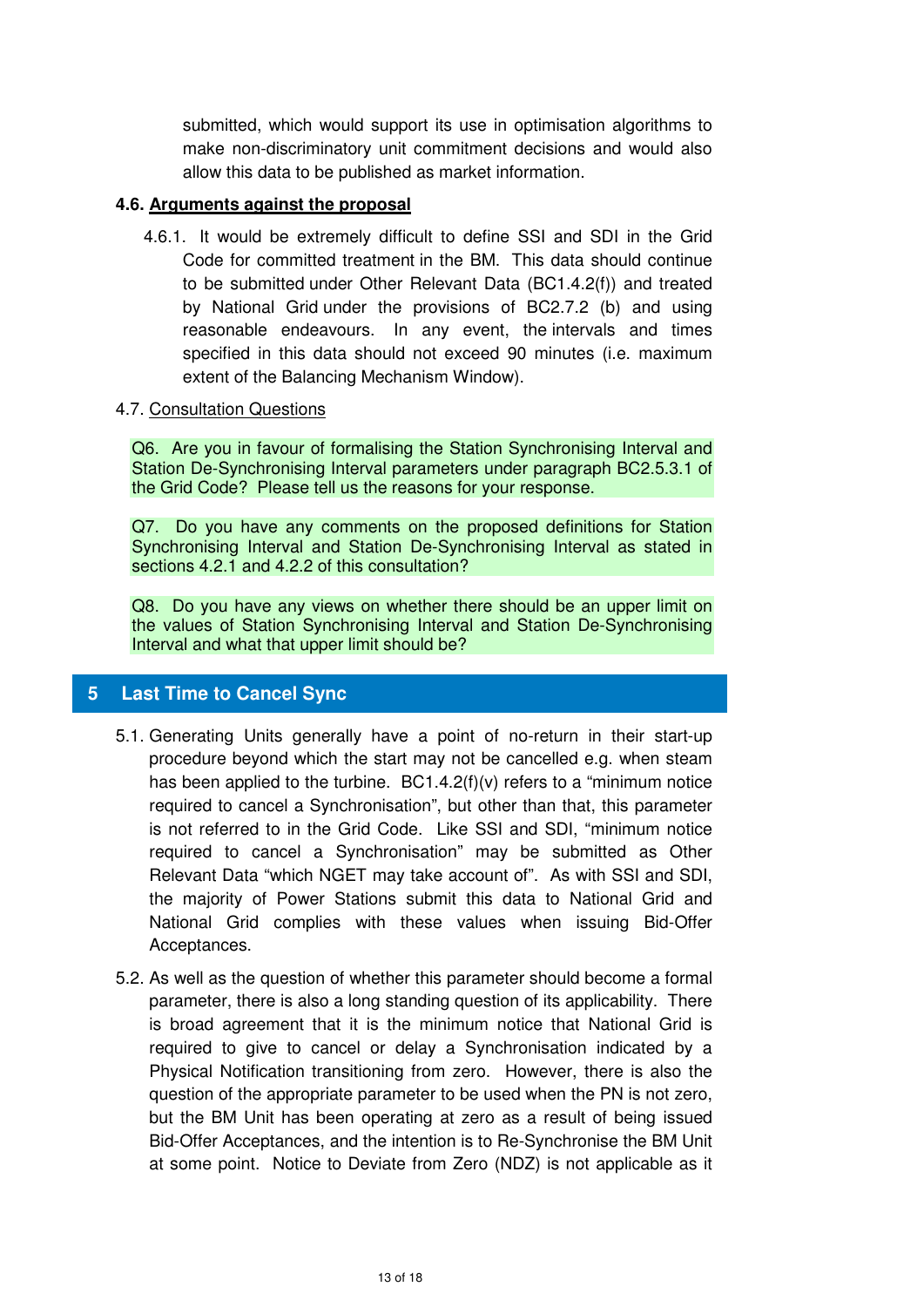only applies when the Physical Notification is zero. In practice, National Grid uses this Last Time to Cancel Sync parameter for this scenario, but there is no universal agreement on this. The specific use of the parameter in this scenario is as follows:



- 5.2.1. Take the Physical Notification profile, modify it by any Bid-Offer Acceptances issued, and cap it by Maximum Import or Export Limit and identify when the resultant moves from zero.
- 5.2.2. If this move from zero is nearer than the Last Time to Cancel Sync and the Minimum Zero Time (MZT) parameter has been satisfied, then the move away from zero is the firm Synchronisation time of the BM Unit, and no further Bid-Offer Acceptances may be issued to delay it.
- 5.2.3. Conversely, if the move from zero is further away than the 'Last Time to Cancel Sync', then further Bid-Offer Acceptances can be issued to delay the Synchronisation.
- 5.3. An associated question is what the maximum value of this parameter should be, given that the maximum extent of the Balancing Mechanism is 89 minutes and Bid-Offer Acceptances cannot be issued any further ahead than this. In particular, can a BM Unit be two-shifted if its Last Time to Cancel Sync parameter is greater than 89 minutes?
- 5.4. The proposal that EBSG seeks views on is whether the parameter 'Last Time to Cancel Sync' should become a formal parameter under BC2.5.3.1 ('Revisions to BM Unit Data'). Any Bid-Offer Acceptances issued by National Grid would be consistent with this parameter, subject to the provisions of the Grid Code and in particular BC2.7.2 ('Consistency with Export and Import Limits, QPNs and Dynamic Parameters')..
- 5.5. The proposed definition of the Last Time to Cancel Sync parameter is: expressed in minutes, being the notification time required to cancel or delay the Synchronisation of a BM Unit which is measured from the notification time to the time of the transition from zero of the Physical Notification of the BM Unit, modified by any prior Bid-Offer Acceptances and capped by the Maximum Import or Export Limit as applicable. Up to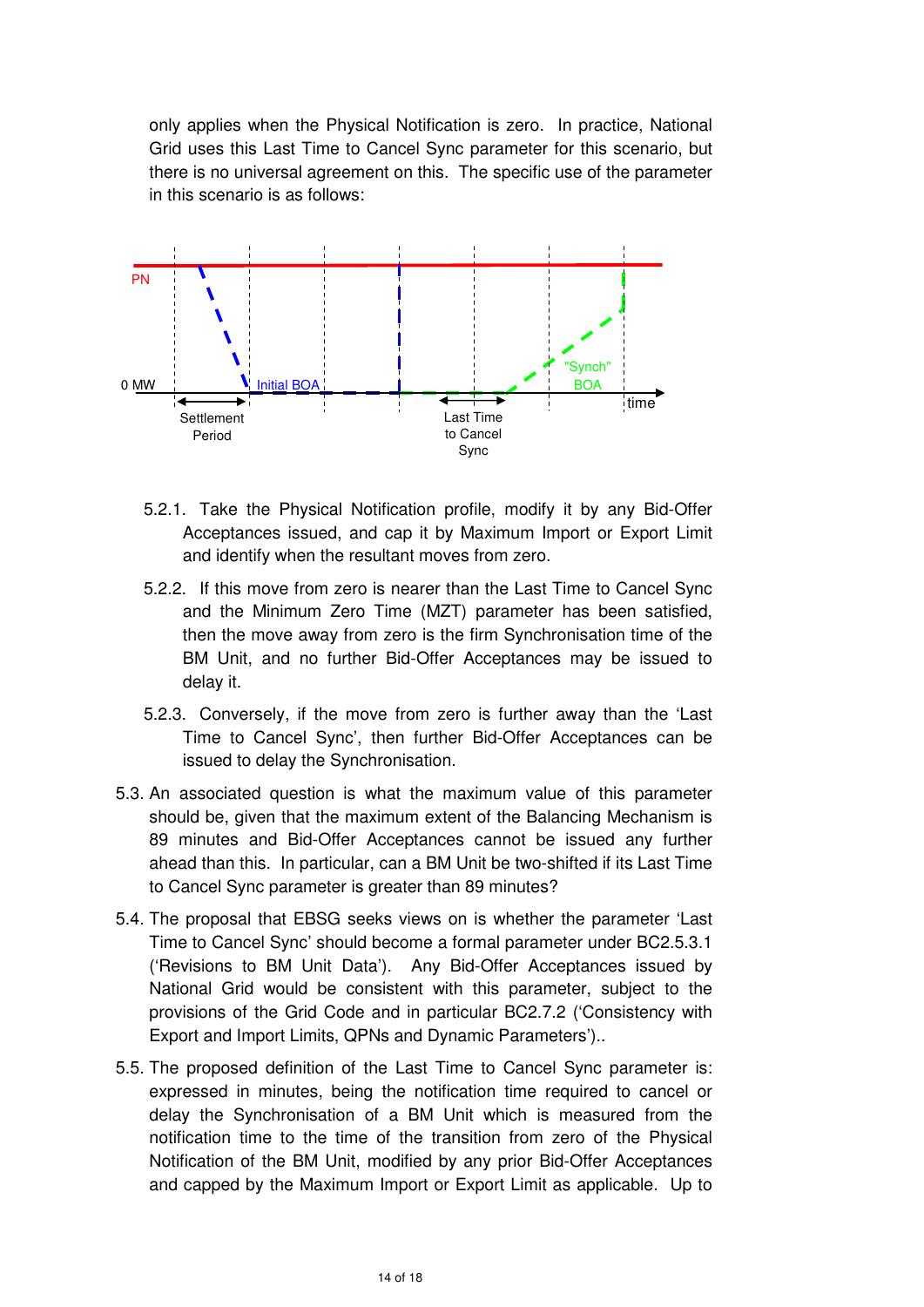three values of this parameter may be submitted, each being applicable for a specified range of values of Notice to Deviate from Zero.

#### **5.6. Arguments for the proposal**

- 5.6.1. BM Units have a 'no turning back' point, at which time they are committed to Synchronising the plant and at which shutting it down could increase the risk of damage. This may be due to the Gas or Steam Turbine being accelerated to nominal speed ready to Synchronise, or burners/mills/reactors put in service in order to raise boiler pressures.
- 5.6.2. Being able to specify a point in time when National Grid cannot change its mind is important in terms of plant integrity (wear and tear from starting up plant) and also to ensure that fuel costs incurred from Coal/Gas/Water/Fuel Rods use are recovered and reflected in the Balancing Mechanism.

#### National Grid Comment:

5.6.3. National Grid routinely complies with the Last Time to Cancel Sync parameter submitted as Other Relevant Data and expects to continue to do so. Formalising this parameter would provide certainty to Generators and National Grid as to the circumstances in which this parameter would be complied with and would allow this data to be published as market information.

#### **5.7. Arguments against the proposal**

5.7.1. There were no significant arguments against this proposal.

#### 5.8. Consultation Questions

Q9. Are you in favour of formalising the Last Time to Cancel Sync parameter under paragraph BC2.5.3.1 of the Grid Code? Please tell us the reasons behind your response.

Q10. Do you have any comments on the proposed definition for Last Time to Cancel Sync as stated in section 5.5 of this consultation?

Q11. Do you have any views on whether there should be an upper limit on the value of Last Time to Cancel Sync and what that upper limit should be?

Q12. Do you think that the Last Time to Cancel Sync parameter should be used to manage the notice required to re-synchronise a BM Unit which has a non-zero PN, but has been issued Bid-Offer Acceptances to keep it off? Please tell us the reasons for your answer and any alternative approaches that occur to you.

Q13. Are there any other parameters that should be formalised in addition to those already covered by this consultation? Please tell us the reason for your response.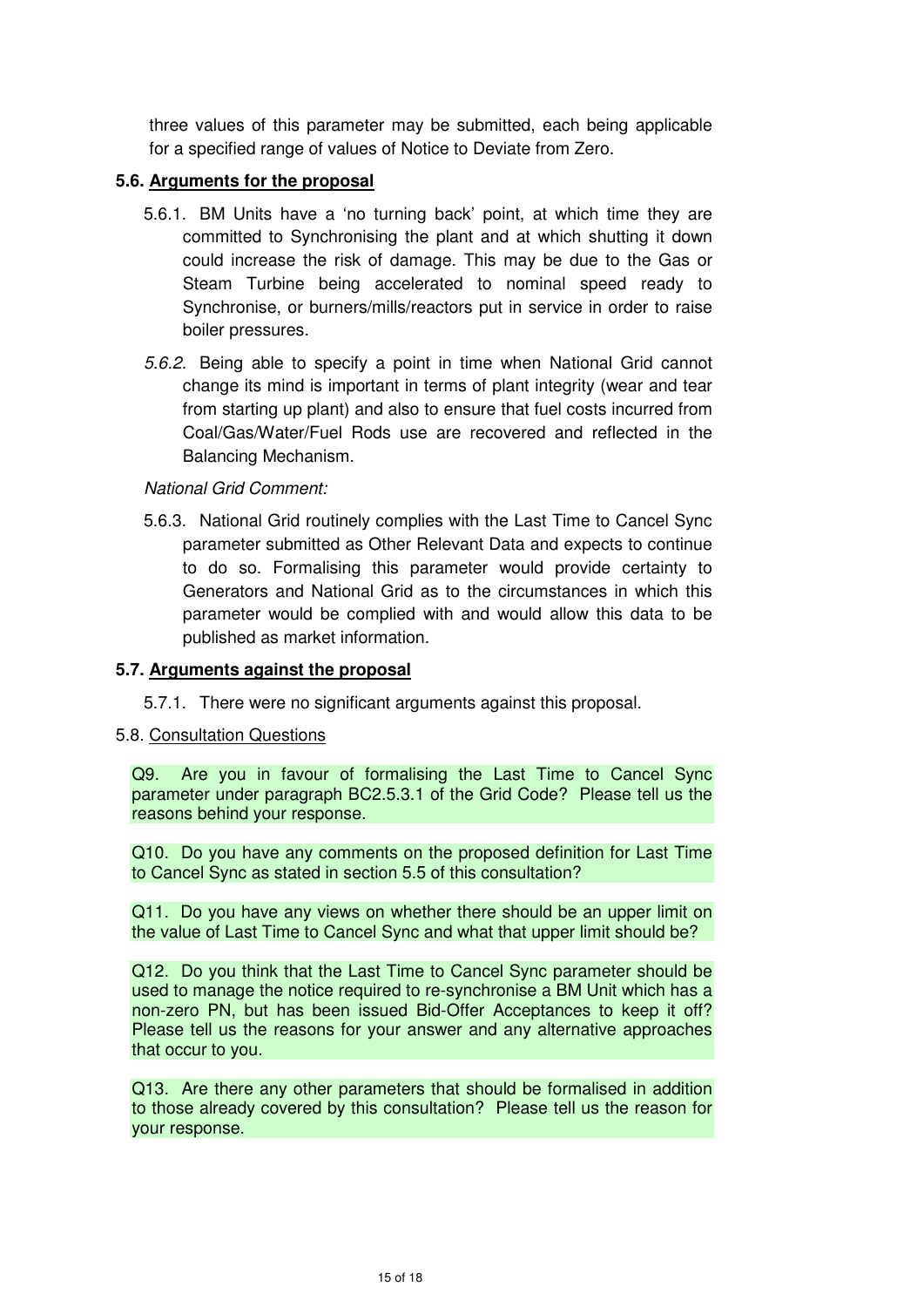#### **6 Impacts & Assessment**

- 6.1. Impact on National Electricity Transmission System (NETS)
	- 6.1.1. The proposals, whether adopted or rejected, will provide greater clarity and certainty around the treatment of the parameters concerned, ultimately preventing disputes arising between the parties.
- 6.2. Impact on Grid Code Users
	- 6.2.1. These proposals, whether adopted or rejected, will provide clarity and certainty to the Grid Code community around the treatment of the parameters concerned compared with their current status as Other Relevant Data that National Grid may take account of.
- 6.3. Impact on Greenhouse Gas emissions
	- 6.3.1. These proposals are unlikely to have any significant impact on Greenhouse Gas emissions.
- 6.4. Impact on Industry Documents
	- 6.4.1. Impact on core industry documents

These proposals will require modifications to the Grid Code, but no other core industry documents.

6.4.2. Impact on other industry documents

These proposals may also impact Grid Code Associated Documents such as the Data Validation, Consistency & Defaulting Rules and the BMRA & SAA Interface Specification.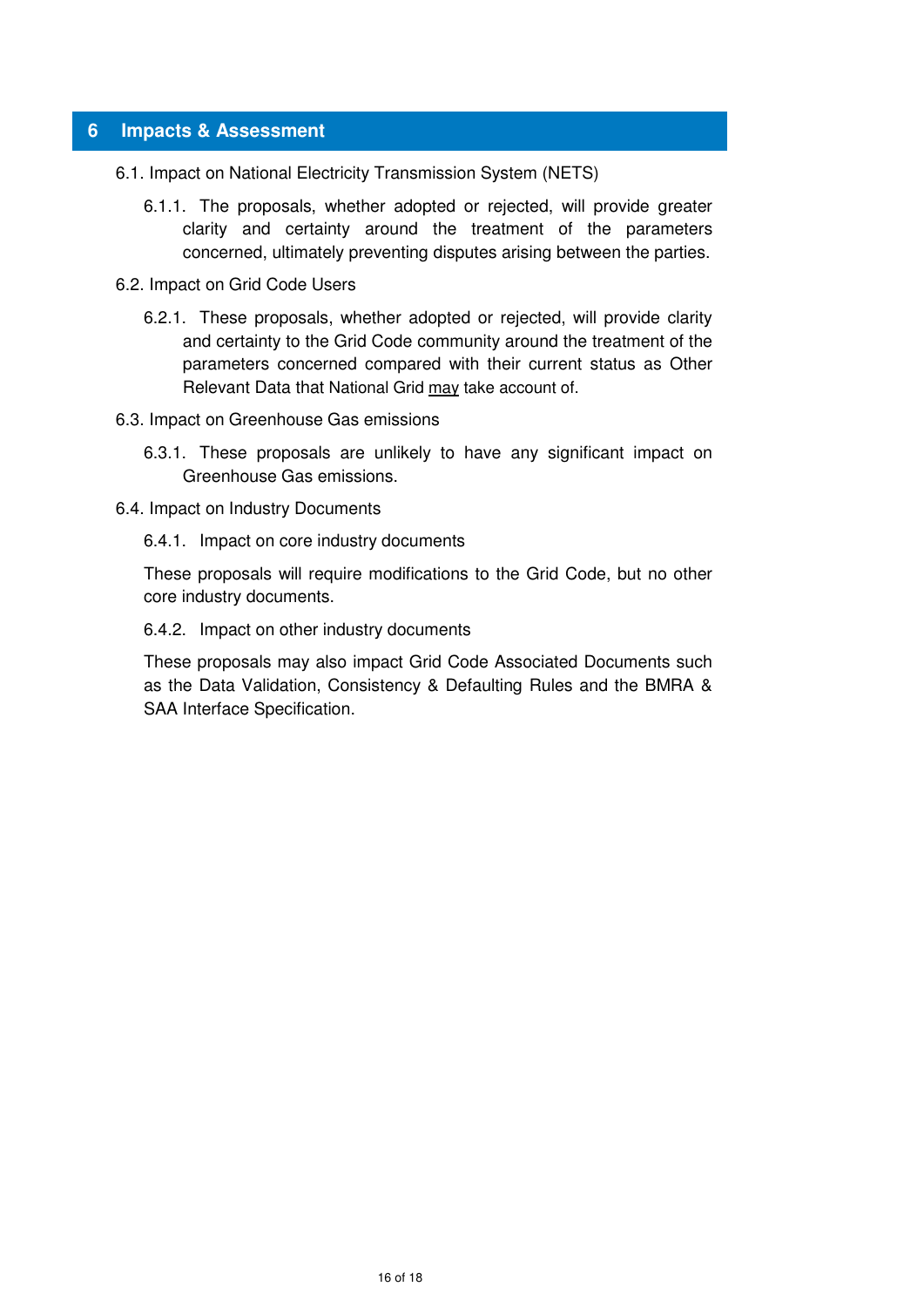#### **7 Responses**

- 7.1. This section will contain a summary of responses received during the Industry Consultation and will be completed as part of the Report to the Authority.
- 7.2. The consultation questions are summarised at the end of this section.
- 7.3. Views are invited upon the proposals outlined in this consultation document, which should be received **by Tuesday 24th April 2012**.
- 7.4. Your formal responses may be:-
	- Posted to: Nick Sargent Electricity Codes Regulatory Frameworks National Grid Electricity Transmission plc National Grid House Warwick Technology Park Gallows Hill Warwick, CV34 6DA

Emailed to: nick.sargent@nationalgrid.com

#### **Summary of Consultation Questions**

Q1. Are you in favour of adopting a parameter similar to Two Shifting Limit as a Dynamic Parameter under paragraph BC2.5.3.1 of the Grid Code? Please tell us the reasons for your response.

Q2. Do you have any views on whether, if adopted, Two Shifting Limit should limit transitions **from** zero (Synchronisations) or transitions **to** zero (De-Synchronisations)? Please tell us the reasons for your response.

Q3. If Two Shifting Limit was adopted, do you have any views on the timescales over which it should apply e.g. Operational Day, week, year etc? Please tell us the reasons for your response.

Q4. If adopted, should Two Shifting Limit apply to only those transitions to/from zero that result from Bid-Offer Acceptances, or to all transitions to/from zero i.e. including those as a result of submitted Physical Notifications and Maximum Import and Export Limits? Please tell us the reasons for your response.

Q5. In the interim period (prior to any formal Code changes), should National Grid to take into account the Two Shift Limit when issuing Bid-Offer Acceptances? Please tell us the reason for your response.

Q6. Are you in favour of formalising the Station Synchronising Interval and Station De-Synchronising Interval parameters under paragraph BC2.5.3.1 of the Grid Code? Please tell us the reasons for your response.